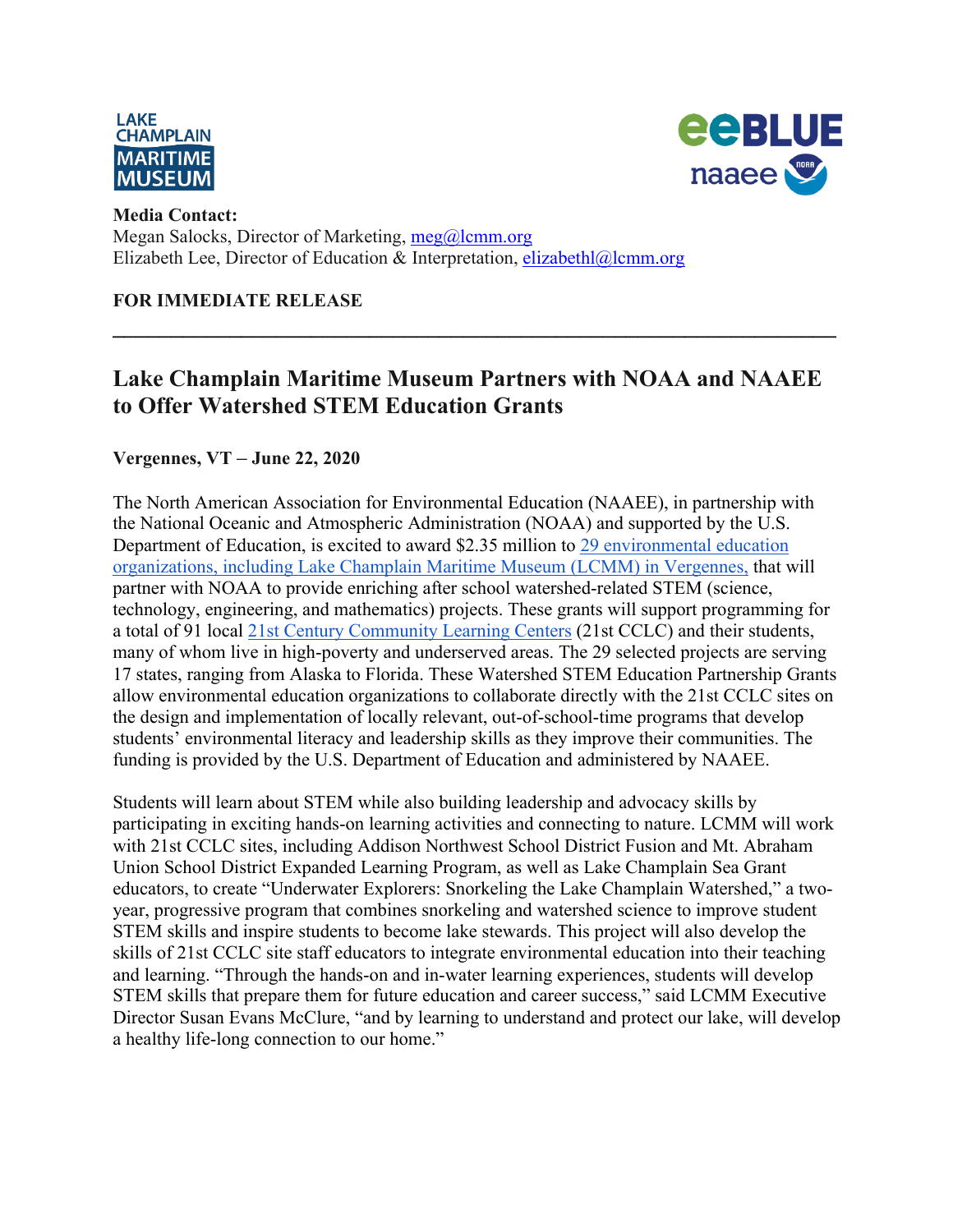Staff will also gain from the partnership, strengthening both environmental literacy and teaching skills. NOAA and 21st CCLC partners will deliver authentic STEM experiences that use components of the NOAA Bay Watershed Education and Training (B-WET) Meaningful Watershed Educational Experience (MWEE) model along with other NOAA assets and expertise.

These grants are part of eeBLUE, NAAEE's effort to build collaborative partnerships that support the mutual STEM education goals of NOAA and the U.S. Department of Education. "We greatly appreciate the hard work of NAAEE and all the grantees to create these amazing STEM opportunities for students across the country," said Louisa Koch, Director of Education at NOAA.

"It is so exciting to launch this unique opportunity and work together with NOAA and the Department of Education to support educators and 21st CCLC sites. Combining our strengths is a force multiplier in both creating equitable STEM opportunities for students across the country, and strengthening EE programs. Together, we can help build a more equitable and sustainable future," says T'Noya Thompson, Environmental Education Specialist at NAAEE and Program Manager for the grant. "These programs will enrich communities around the country, and ultimately cultivate a sense of stewardship within everyone involved."



*All images courtesy of Lake Champlain Maritime Museum*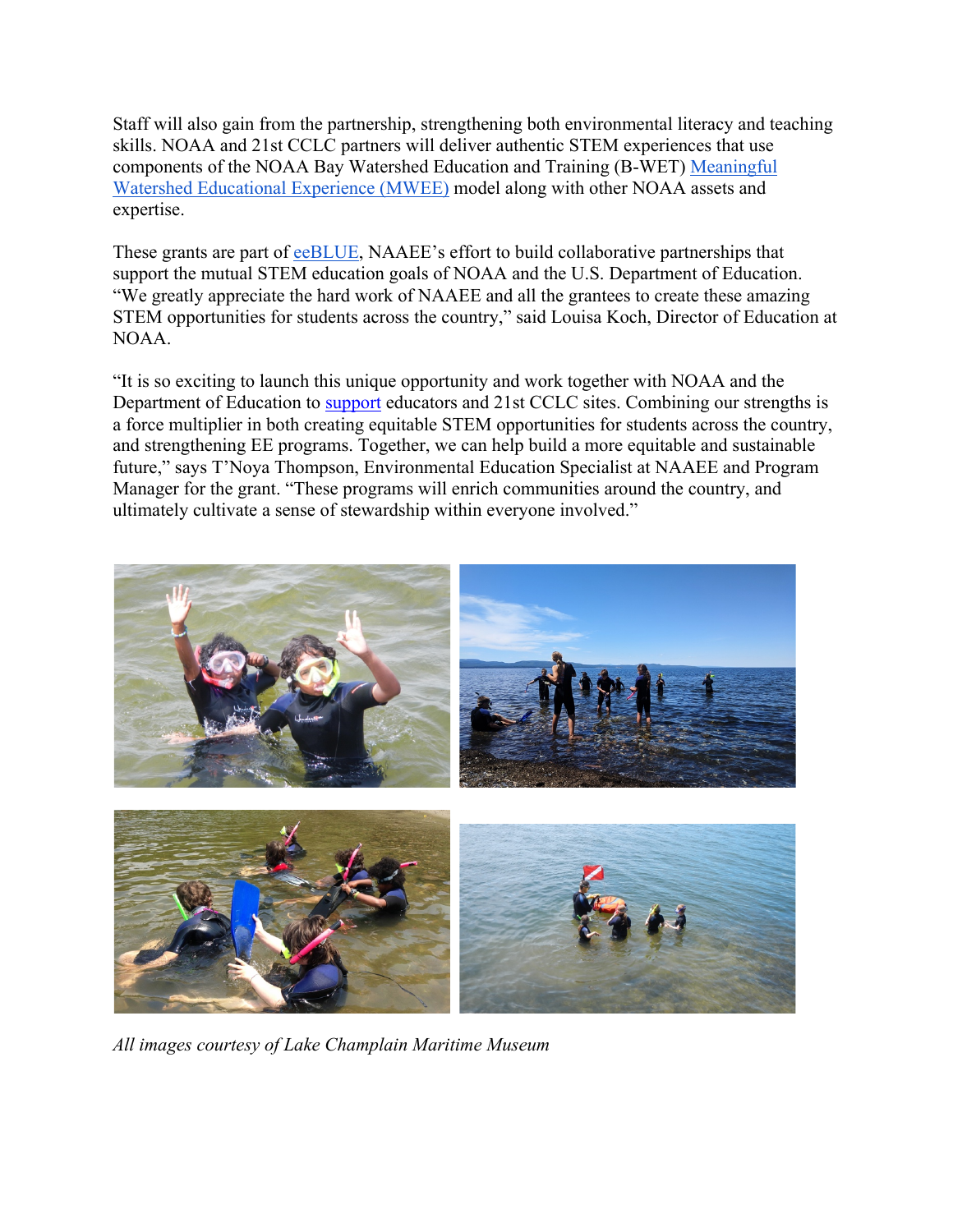#### ###

### About Lake Champlain Maritime Museum

Founded in 1985 with the mission to preserve and share the cultural and natural heritage of the Lake Champlain region, Lake Champlain Maritime Museum is building a healthy future and community for Lake Champlain. Through education, exhibits and historic boats, research, and collections, the Museum connects people to the region's history, ecology, and archaeology and creates opportunities for hands-on learning that will last a lifetime. Year-round education programs serve more than 2,500 K-12 students, as well as hundreds of educators locally and nationally.

### About NAAEE

For almost five decades, the North American Association for Environmental Education (NAAEE) has served as the professional association, champion, and backbone organization for the field of environmental education (EE), working with EE professionals across United States, Canada, and Mexico, as well as globally, to advance environmental literacy and civic engagement. NAAEE is the only national membership organization dedicated to strengthening EE and increasing the visibility and effectiveness of the field. With more than 20,000 members and supporters, including affiliations with 56 state and provincial EE organizations and members in more than 30 countries, NAAEE's work aims to provide the field with professional development, access to learning networks and collaborative partnerships, tools and resources to promote effective practice, and leadership and capacity building. NAAEE is also involved in a number of field-building activities and signature programs, including the Natural Start Alliance to advance environmental education in early childhood and the Global Environmental Education Partnership—a global network dedicated to building capacity at the country level (see thegeep.org). For more information on NAAEE, visit https://naaee.org.

#### About NOAA

The National Oceanic and Atmospheric Administration (NOAA) is an agency that enriches life through science. From daily weather forecasts, severe storm warnings, and climate monitoring to fisheries management, coastal restoration and supporting marine commerce, NOAA's products and services support economic vitality and affect more than one-third of America's gross domestic product. NOAA's dedicated scientists use cutting-edge research and high-tech instrumentation to provide citizens, planners, emergency managers, and other decision-makers with reliable information they need when they need it.

#### About eeBLUE

NAAEE is building partnerships that support the mutual Science Technology Engineering Math (STEM) education goals of the National Oceanic and Atmospheric Administration (NOAA) and